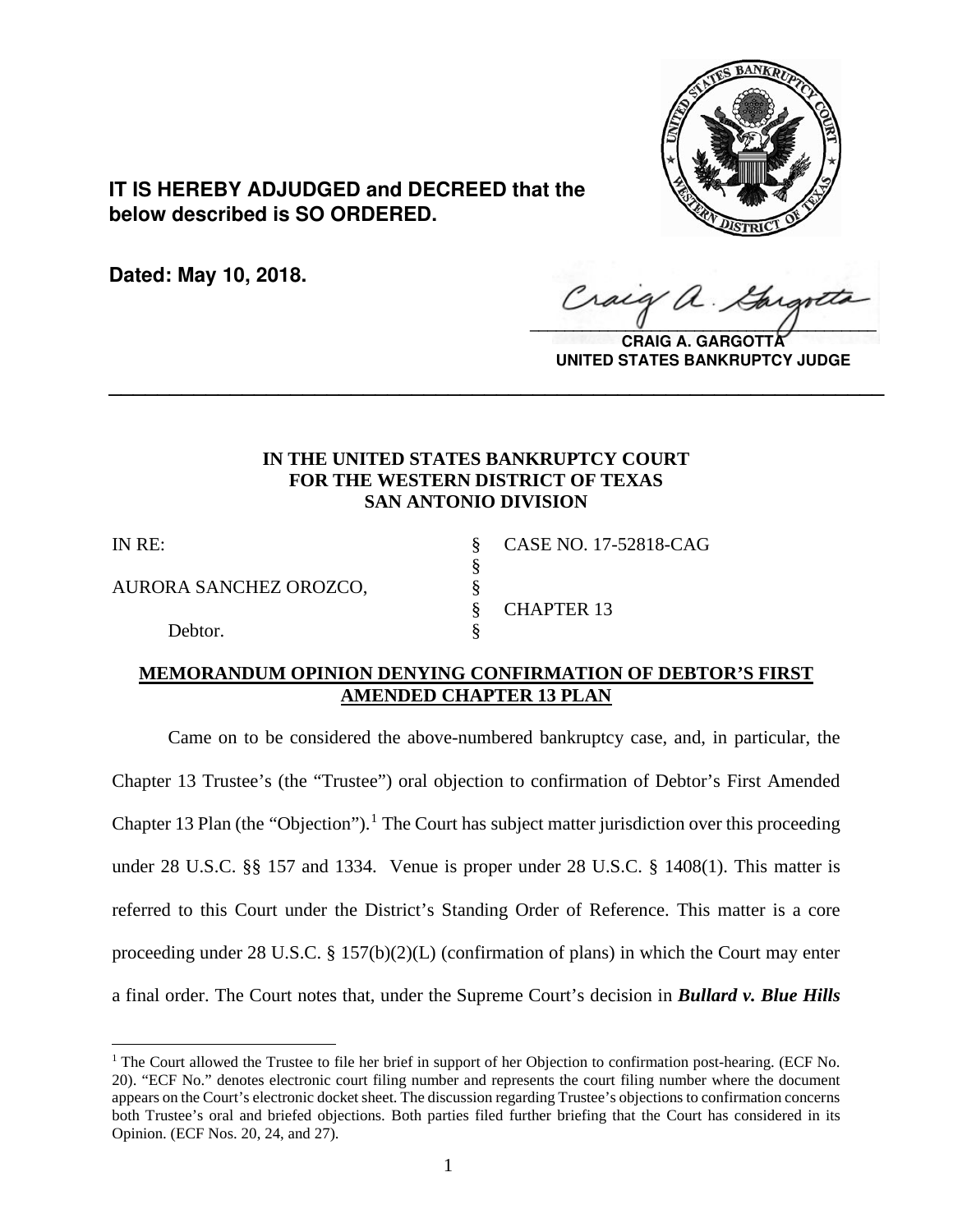*Bank*, 135 S. Ct. 1686 (2015), this Court has the authority to hear and enter orders regarding a debtor's chapter 13 plan, but an order denying confirmation of a chapter 13 plan is not a final order unless the bankruptcy case is also dismissed. The Court finds that this is a contested matter as defined under Fed. R. Bankr. P. 9014. As such, the Court makes the following findings of fact and conclusions of law pursuant to Fed. R. Bankr. P. 7052. The Court took this matter under advisement and finds that confirmation of Debtor's First Amended Plan is DENIED.

#### **BACKGROUND**

Debtor filed a chapter 13 petition for relief on December 7, 2017 (ECF No. 1). *See* 11 U.S.C. § 101 *et seq*. On the same day, Debtor filed her Schedules, Statement of Financial Affairs ("SOFA"), and Chapter 13 Plan (ECF Nos. 1 and 2). Debtor filed her Amended Schedules and First Amended Chapter 13 plan on February 9, 2018, five days before the confirmation hearing. (ECF Nos. 16–17). The Court considered confirmation of the Debtor's First Amended Chapter 13 Plan ("Plan") on February 15, [2](#page-1-0)018.<sup>2</sup> Pursuant to the District Form Chapter 13 Plan ("District Plan") used in the Western District of Texas, Debtor proposes to pay 100% of all of her allowed administrative, secured, and priority claims and 16% of her nonpriority unsecured claims (ECF No. 17, p. 1–2). The proposed Plan payment is \$850.00 per month for 60 months of the Plan. (*Id***.** at p. 1).

The Court considered the Plan at the February 15, 2018 confirmation hearing wherein the Trustee made oral objections to the Plan. Trustee filed her Objection on March 1, 2018, in response to the Debtor's First Amended Chapter 13 Plan filed on February 9, 2018. Debtor's filed her First Amended Plan on February 10, 2018, five days before the confirmation hearing.

Trustee objected to the Plan because Debtor's counsel struck through Section 4.1 of the

<span id="page-1-0"></span> <sup>2</sup> The Court considered confirmation of this case with two other cases—*In re Carlos Vega-Lara and Aura Cecilia Vega*, Bankr. No. 17-52553-CAG and *In re Annette Marie Diaz*, Bankr. No. 17-52761-CAG—because debtors in those cases filed similar plans.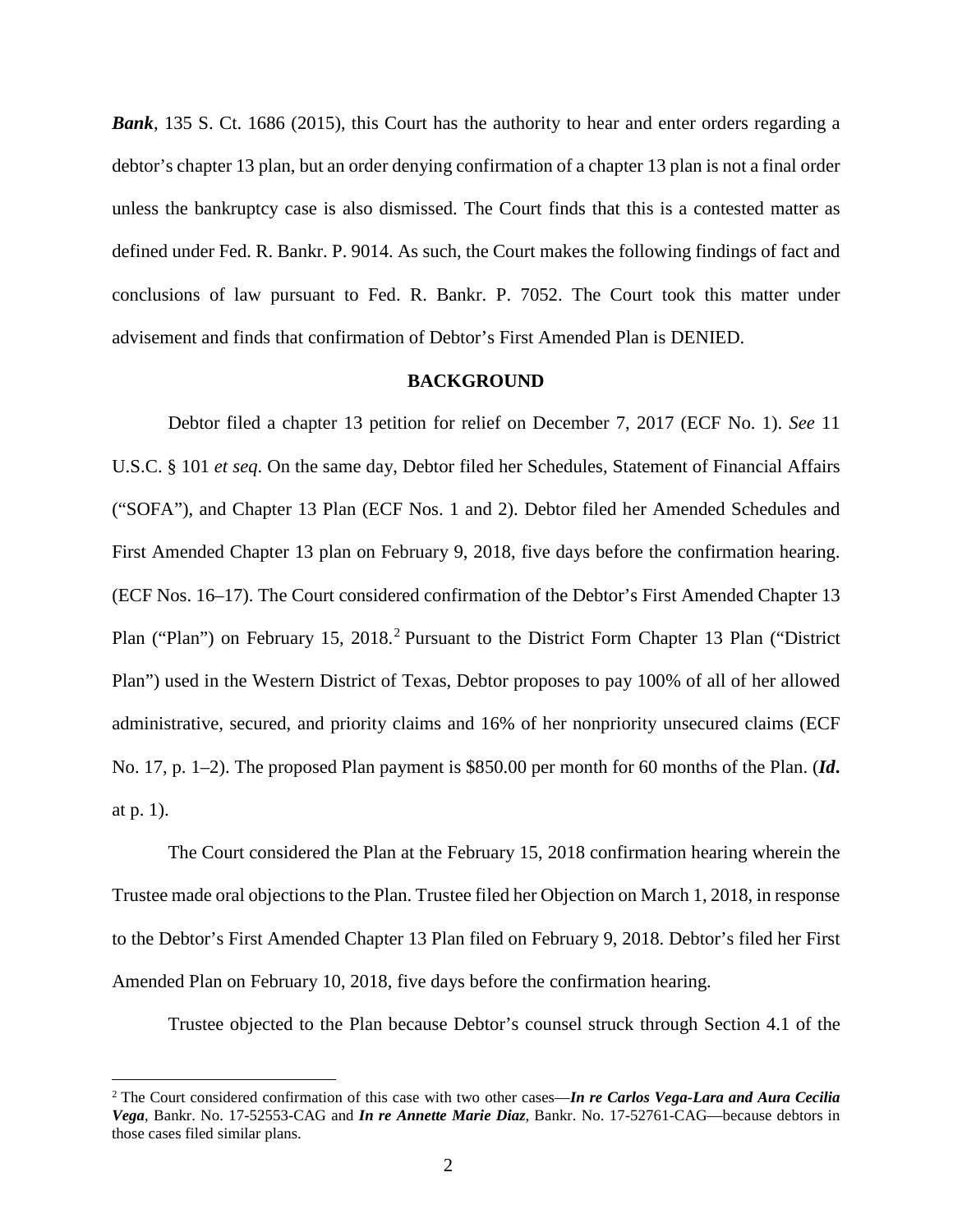District Plan regarding the treatment of tax refunds. (ECF No. 17, p. 2). Trustee argued that Debtor could not strike through any of the provisions contained in the District Plan. The District Plan contains a non-standard provision that allows a debtor to add additional terms to the District Plan if the non-standard provision is contained in Section 8. In this case, Debtor's provision in Section 8 of the District Plan states that Section 4.1 is stricken and that Debtor will amortize any annual tax refunds as income in Debtor's Schedule I. (*Id.* at 9). Trustee objected to the non-standard provision as contrary to what the District Plan requires and contends that Debtor may not pro-rate her tax refunds. Trustee objects that Debtor does not need to pro-rate her tax refund because it is under \$2,000 per year. The District Plan does not require a debtor to turn over to the trustee any tax refund below \$2,000.00. As such, Debtor need not account for her tax refund in Debtor's Schedule I.

### **FINDINGS OF FACT**

Debtor testified at the confirmation hearing. The Court admitted a number of exhibits, but Debtor's testimony focused on her tax returns and refunds.<sup>[3](#page-2-0)</sup> Debtor is single with no dependents. Debtor is retired and receives \$2,240.00 in pension or retirement income. Debtor's Plan pro-rates Debtor's refund for 2017 of \$1,955.00 in the monthly amount of \$163.00 and is indicated on Debtor's Schedule I (Statement of Income).

### **DISTRICT FORM CHAPTER 13 PLAN**

Bankruptcy courts have the statutory and rule making authority to propose and use local bankruptcy rules. The United States Supreme Court has "the power to prescribe by general rules the forms of process, writs, pleadings, and motions, and the practice and procedure in cases under

<span id="page-2-0"></span><sup>&</sup>lt;sup>3</sup> Debtor Exhibit 10 is Debtor's 2015 Form 1040 individual tax return indicating that Debtor received a tax refund of \$1,918.00. Debtor Exhibit 11 is Debtor's 2016 Form 1040 individual tax return indicating that Debtor received a tax refund of \$1,866.00. Debtor Exhibit 12 is Debtor's 2017 Form 1040 individual tax return indicating that Debtor received a tax refund of \$1,955.00. Debtor prepared her tax returns.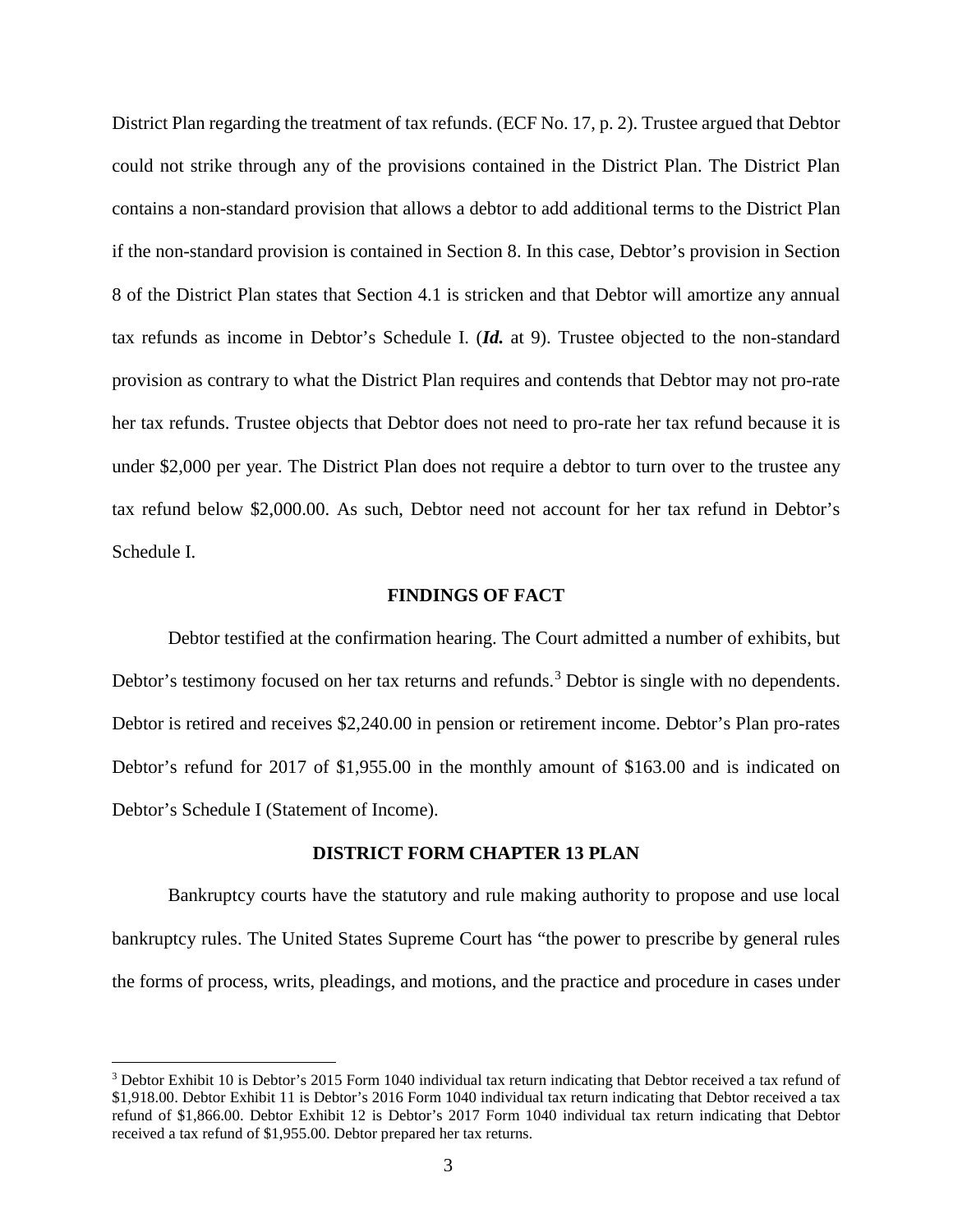title 11. Such rules shall not abridge, enlarge, or modify any substantive right." 28 U.S.C.A. § 2075

(2018).

Pursuant to Fed. R. Bank. P. 9029, bankruptcy courts may mandate local rules:

- (a) Local bankruptcy rules
	- (1) Each district court acting by a majority of its district judges may make and amend rules governing practice and procedure in all cases and proceedings within the district court's bankruptcy jurisdiction which are consistent with--but not duplicative of--Acts of Congress and these rules and which do not prohibit or limit the use of the Official Forms. Rule 83 [F.R.Civ.P.](https://1.next.westlaw.com/Link/Document/FullText?findType=L&pubNum=1000600&cite=USFRCPR83&originatingDoc=ND2D7F9B0B89F11D8983DF34406B5929B&refType=LQ&originationContext=document&transitionType=DocumentItem&contextData=(sc.Category)) governs the procedure for making local rules. A district court may authorize the bankruptcy judges of the district, subject to any limitation or condition it may prescribe and the requirements of 83 [F.R.Civ.P.](https://1.next.westlaw.com/Link/Document/FullText?findType=L&pubNum=1000600&cite=USFRCPR83&originatingDoc=ND2D7F9B0B89F11D8983DF34406B5929B&refType=LQ&originationContext=document&transitionType=DocumentItem&contextData=(sc.Category)), to make and amend rules of practice and procedure which are consistent with--but not duplicative of--Acts of Congress and these rules and which do not prohibit or limit the use of the Official Forms. Local rules shall conform to any uniform numbering system prescribed by the Judicial Conference of the United States.
	- (2) A local rule imposing a requirement of form shall not be enforced in a manner that causes a party to lose rights because of a nonwillful failure to comply with the requirement.
- (b) Procedure when there is no controlling law. A judge may regulate practice in any manner consistent with federal law, these rules, Official Forms, and local rules of the district. No sanction or other disadvantage may be imposed for noncompliance with any requirement not in federal law, federal rules, Official Forms, or the local rules of the district unless the alleged violator has been furnished in the particular case with actual notice of the requirement.

Under Fed. R. Bankr. P. 9029(a), bankruptcy courts may require local rules of bankruptcy

procedure. Prior to this Court's implementation of the District Plan, the Bankruptcy Rules

Committee allowed bankruptcy courts to either use a national form chapter 13 plan or adopt a form

plan that must be used in all divisions within a judicial district.<sup>[4](#page-3-0)</sup> Further, should a bankruptcy court

<span id="page-3-0"></span> <sup>4</sup> The <sup>2017</sup> Advisory Committee Notes to Rule 3015.1 state:

This rule is new. It sets out features required for all Local Forms for plans in chapter 13 cases. If a Local Form does not comply with this rule, it may not be used in lieu of the Official Chapter 13 Plan Form. See Rule 3015(c).

Under the rule only one Local Form may be adopted in a district. The rule does not specify the method of adoption, but it does require that adoption of a Local Form be preceded by a public notice and comment period.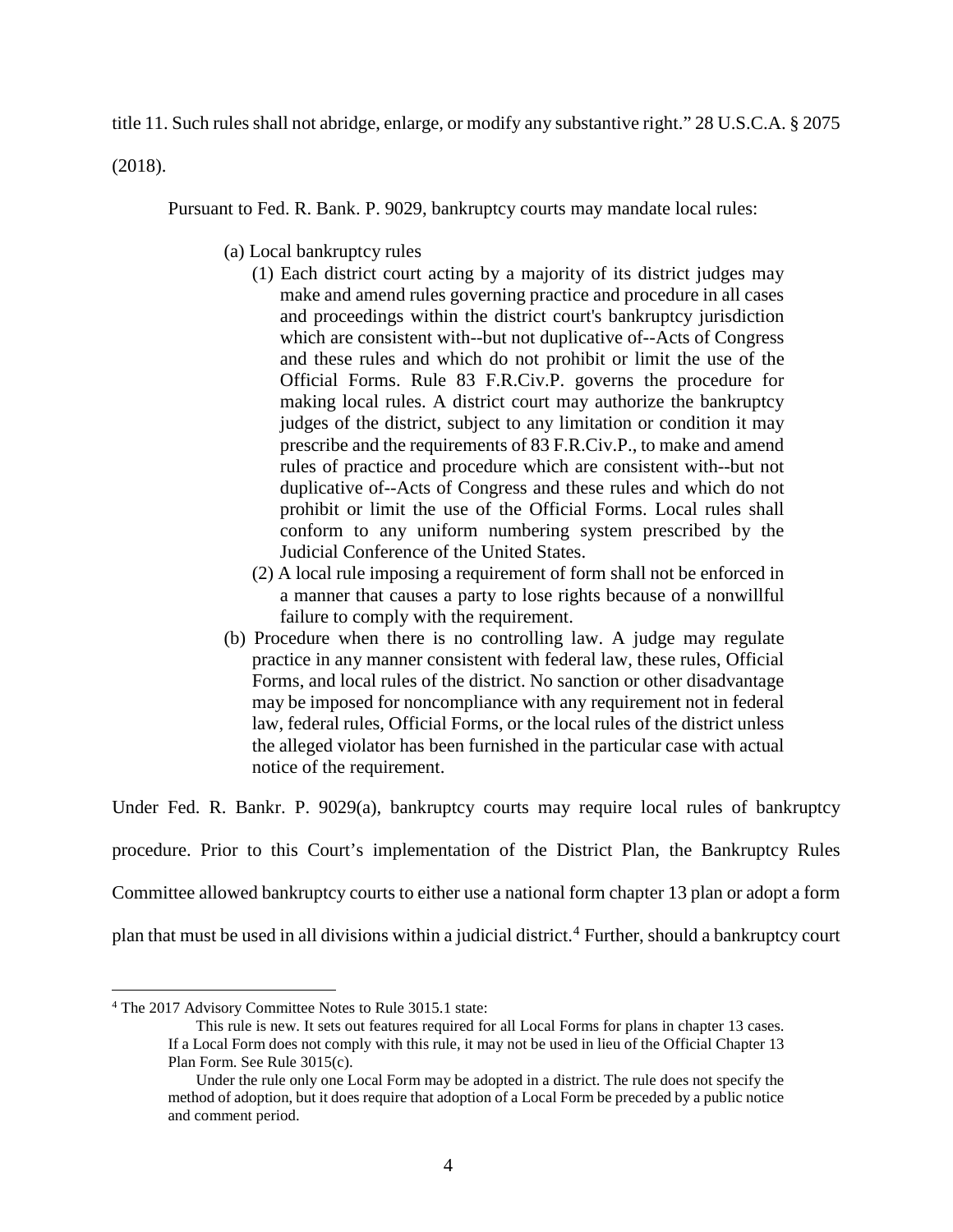adopt a form chapter 13 plan, it must be formatted in accordance with Fed. R. Bankr. P. 3015.1

and include certain provisions contained in Rule 3015.1:

Notwithstanding Rule [9029\(a\)\(1\),](https://1.next.westlaw.com/Link/Document/FullText?findType=L&pubNum=1000611&cite=USFRBPR9029&originatingDoc=NEF6334102F7311E79E73DE9BD41E48D1&refType=RB&originationContext=document&transitionType=DocumentItem&contextData=(sc.Category)#co_pp_7b9b000044381) a district may require that a Local Form for a plan filed in a chapter 13 case be used instead of an Official Form adopted for that purpose if the following conditions are satisfied:

- (a) a single Local Form is adopted for the district after public notice and an opportunity for public comment;
- (b) each paragraph is numbered and labeled in boldface type with a heading stating the general subject matter of the paragraph;
- (c) the Local Form includes an initial paragraph for the debtor to indicate that the plan does or does not:
	- (1) contain any nonstandard provision;
	- (2) limit the amount of a secured claim based on a valuation of the collateral for the claim; or
	- (3) avoid a security interest or lien;
- (d) the Local Form contains separate paragraphs for:
	- (1) curing any default and maintaining payments on a claim secured by the debtor's principal residence;
	- (2) paying a domestic-support obligation;
	- (3) paying a claim described in the final paragraph of [§](https://1.next.westlaw.com/Link/Document/FullText?findType=L&pubNum=1000611&cite=11USCAS1325&originatingDoc=NEF6334102F7311E79E73DE9BD41E48D1&refType=RB&originationContext=document&transitionType=DocumentItem&contextData=(sc.Category)#co_pp_8b3b0000958a4) 1325(a) of the [Bankruptcy](https://1.next.westlaw.com/Link/Document/FullText?findType=L&pubNum=1000611&cite=11USCAS1325&originatingDoc=NEF6334102F7311E79E73DE9BD41E48D1&refType=RB&originationContext=document&transitionType=DocumentItem&contextData=(sc.Category)#co_pp_8b3b0000958a4) Code; and
	- (4) surrendering property that secures a claim with a request that the stay under  $\S$ § 362(a) and 1301(a) be terminated as to the surrendered collateral; and
- (e) the Local Form contains a final paragraph for:
	- (1) the placement of nonstandard provisions, as defined in Rule [3015\(c\),](https://1.next.westlaw.com/Link/Document/FullText?findType=L&pubNum=1000611&cite=USFRBPR3015&originatingDoc=NEF6334102F7311E79E73DE9BD41E48D1&refType=RB&originationContext=document&transitionType=DocumentItem&contextData=(sc.Category)#co_pp_4b24000003ba5) along with a statement that any nonstandard provision placed elsewhere in the plan is void; and
	- (2) certification by the debtor's attorney or by an unrepresented debtor that the plan contains no nonstandard provision other than those set out in the final paragraph.

Pursuant to Rule 3015.1, this District issued its Consolidated Standing Order for the

Adoption of a District Form Chapter 13 Plan on October 16, 2017, adopting a form chapter 13

plan to be used throughout the Western District of Texas. (Order #17-02). The District Plan is

attached to the Court's Standing Order and went into effect on November 1, 2017.

Two provisions of the District Plan are at issue in this case, Sections 4.1 and 8: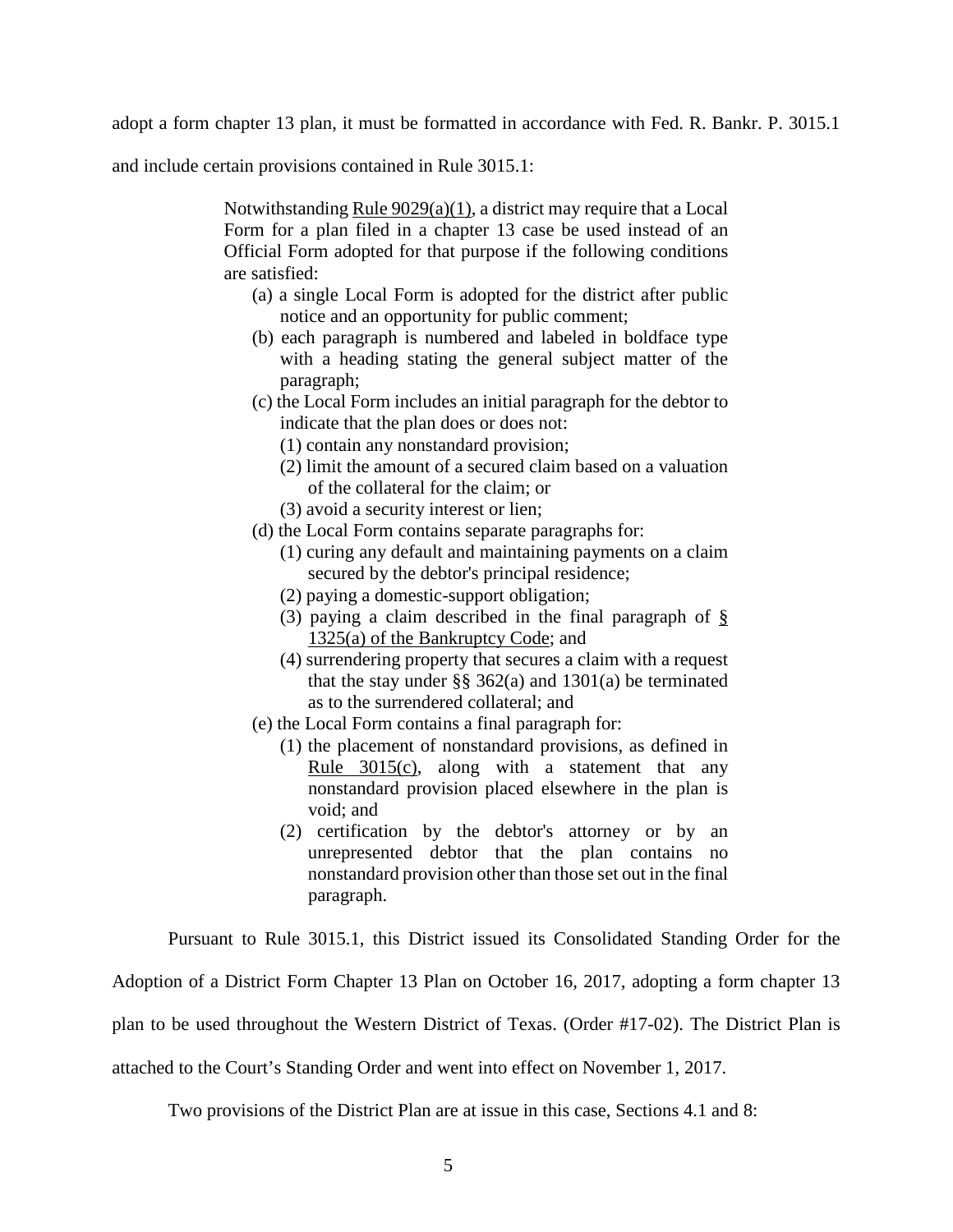### 4. Tax Refunds and Annual Tax Returns

### 4.1 Tax Refunds.

All tax refunds received by Debtor (or either Debtor if a joint case) while the chapter 13 case is pending shall be allocated as set forth below:

- 1) The total amount of the aggregate tax refund(s) received for any tax period that exceeds \$2,000.00 shall, upon receipt, be paid and turned over to the Trustee as additional disposable income and such amount shall increase the base amount of the Plan. The Plan shall be deemed modified accordingly, and the Trustee will file a notice of plan modification within 21 days of receipt of the tax refund;
- 2) This \$2,000.00 annual limit shall apply to both joint-debtor and single-debtor cases;
- 3) The \$2,000.00 otherwise retained by Debtor must first be applied to any Plan arrearages;
- 4) Notwithstanding subparagraph (1) above, Debtor may file a notice to retain the portion of the tax refund otherwise payable to the Plan under subparagraph (1) with twentyone (21) day negative notice as set forth in Local Rule 9014(a) if, at the time of receipt of a refund, Debtor's Plan provides for the payment of 100% of allowed general unsecured claims within the term of this Plan. If the Trustee does not object within the twenty-one (21) day negative notice period, Debtor may retain that portion of the tax refund.

The Trustee is hereby authorized to endorse a tax refund check if the check is made payable to Debtor.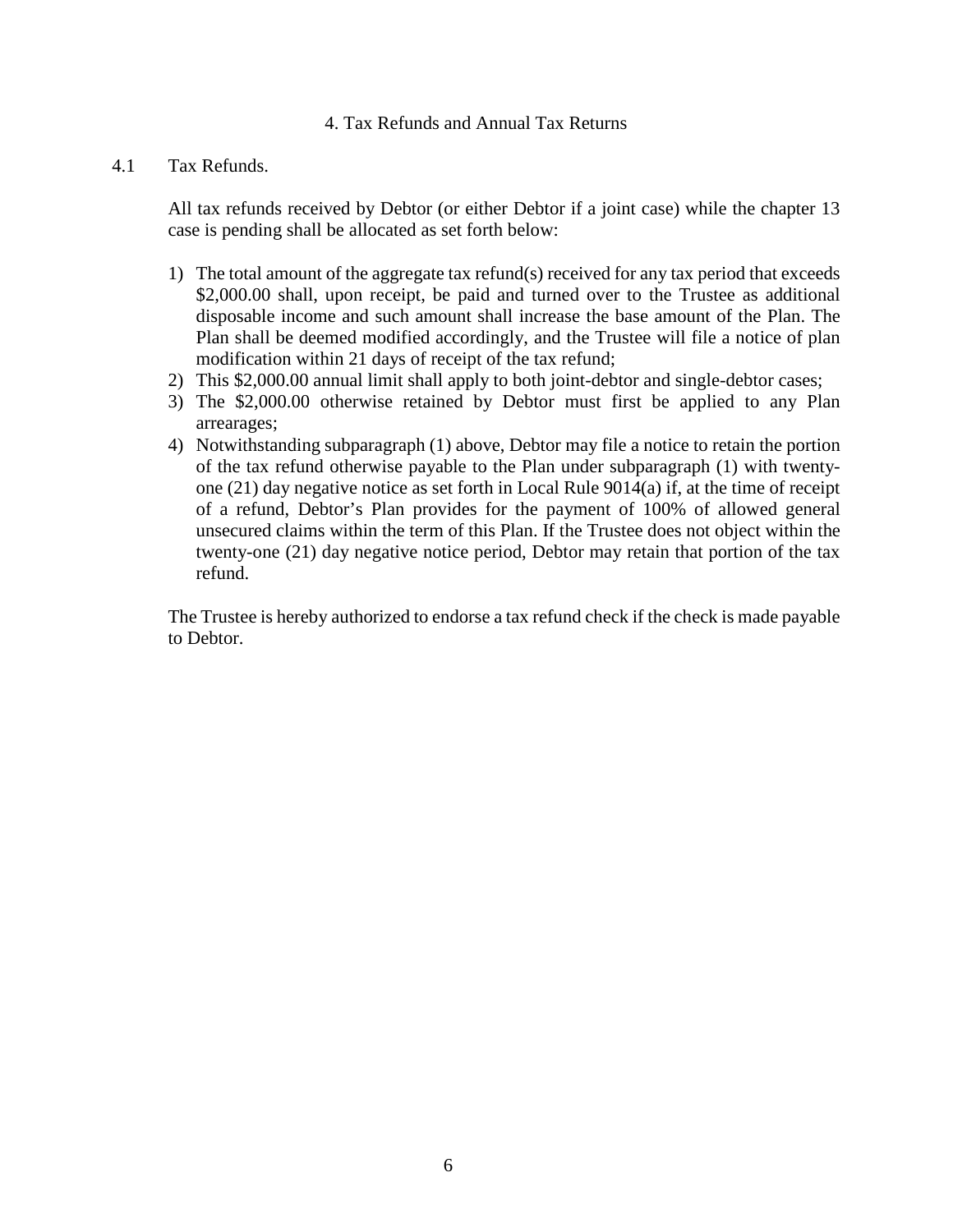### 8. Nonstandard Plan Provisions

Nonstandard Plan Provisions.

The following Plan provisions will be effective only if there is a check in the box in Section 1.3 of the Plan.

Failure to place any nonstandard provision in this section results in the nonstandard provision being void.

Here, Debtor struck through Section 4.1 of the District Plan and included the following language in Section 8: "Section '4.1 Tax refunds' is stricken. Debtor's projected tax refund is amortized and treated as income on schedule I." (ECF No. 17, p. 9).

### **PARTIES' CONTENTIONS**

Debtor asserts that the District Plan violates the Bankruptcy Code and Rules. Debtor believes that she should be able to pro-rate her future tax refunds on an annual basis by allocating 1/12 of the annual tax refund as income on Debtor's Schedule I. Debtor argues that the Court cannot require Debtor to turn over any tax refund because Schedule I (Official Form 106I, Part 2) requires Debtor pro-rate her annual tax refund by dividing the tax refund by 1/12 and including it on Schedule I. Further, Debtor argues that requiring Debtor to turnover tax refunds results in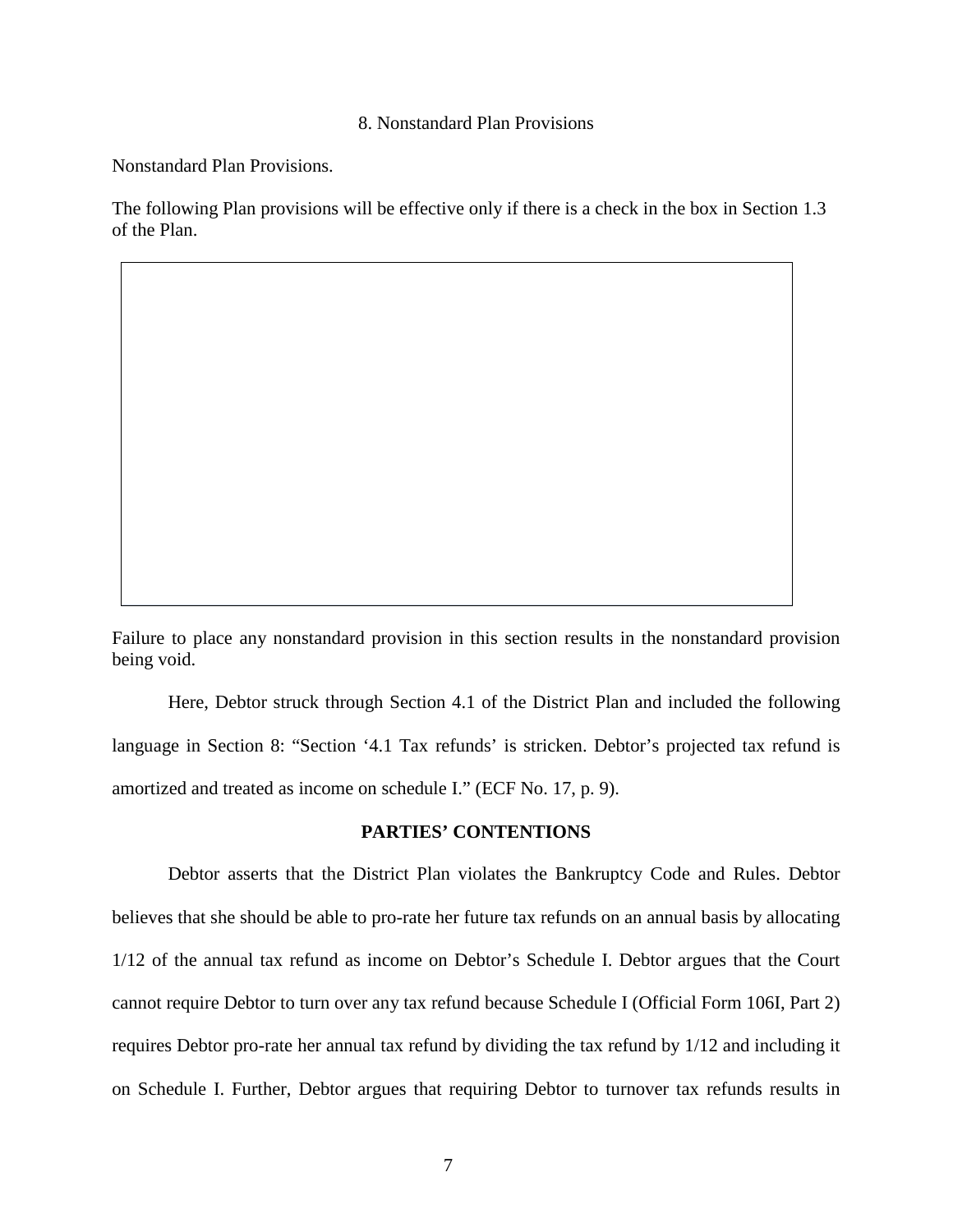capturing non-disposable income instead of disposable income, and, as such, contravenes 11 U.S.C. § 132[5](#page-7-0).<sup>5</sup> Debtor further asserts that Section 4.1 of the District Plan, which conditions Debtor's retention of a tax refund if only certain requirements are met, violates the Bankruptcy Code.

Trustee argues that Fed. R. Bankr. P. 3015.1 allows a court to use a chapter 13 form plan and that Debtor may not deviate or alter the approved form plan. Further, Trustee argues that tax refunds are disposable income under § 1325(b) and must be turned over to Trustee. Trustee maintains that allowing Debtor to keep \$2,000.00 per year is for unexpected expenses that arise during the year. Trustee notes that the Official Form Plan requires debtors to account for tax refunds on the form. Trustee asserts that pro-rating Debtor's tax refund is not permitted under the District Plan and is required under the Bankruptcy Code. Trustee states that the instructions to Schedule I do not require that tax refunds be pro-rated per month.

### **CONCLUSIONS OF LAW**

Debtor's Plan and Trustee's Objection require the Court to analyze a number of issues involving the Court's adoption of a District Plan. Fed. R. Bankr. P. 3015.1 is clear that a District may require a local form plan be used in a chapter 13 case in place of the Official Form. This Court adopted a District Plan in consultation with the chapter 13 trustees in this District and allowed the bar and any interested parties the opportunity to comment and object to the District Plan. The Court considered all comments and objections before adopting a District Plan and concluded that it was in the best interest of the Court and its constituents to use a District Plan as opposed to Official Form Plan. This Court stated in its Consolidated Standing Order for the Adoption of a District Form Chapter 13 Plan on October 16, 2017, that a form chapter 13 plan be used throughout the

<span id="page-7-0"></span> <sup>5</sup> Unless otherwise noted, all subsequent citations are to Title <sup>11</sup> of the United States Code.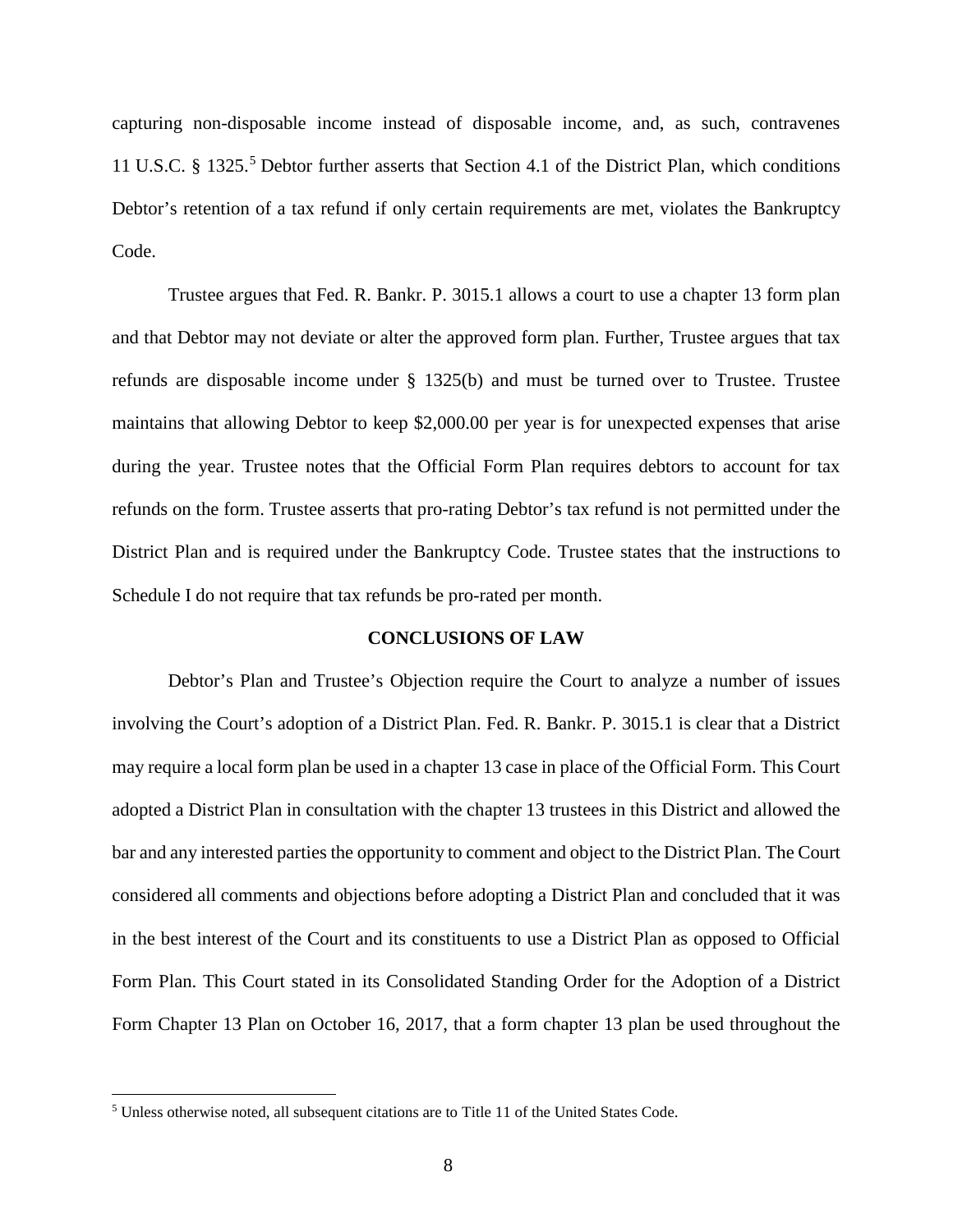Western District of Texas. (Order #17-02). The Court concluded that the adoption of a District Plan is necessary for the efficient and orderly administration of Chapter 13 cases.<sup>[6](#page-8-0)</sup>

Fed. R. Bankr. P. 9009 states that the Judicial Conference of the United States prescribes the Official Forms that shall be used in federal courts without alteration. Trustee argues that the inclusion of the language striking Section 4.1 of the Plan and replacing it with language in Section 8 nonstandard provisions impermissibly alters the District Plan. Debtor argues that because the District Plan includes a standard provision (Section 4.1) that is contrary to the Bankruptcy Code and Rules, Debtor may strike through the provision. Debtor also argues that because 11 U.S.C. § 1321 states that "[t]he debtor shall file a plan[,]" the Bankruptcy Code authorizes only a debtor to propose the form and terms of a chapter 13 plan. The Court disagrees.

As an initial matter, the Federal Rules of Bankruptcy Procedure provide that a bankruptcy court may use a district form chapter 13 plan. Allowing any debtor the ability to modify the form or terms of the District Plan would render its use meaningless. The purpose of Fed. R. Bankr. P. 3015.1 was to establish an Official Form of chapter 13 plan so that creditors and litigants could rely upon the same chapter 13 plan being used throughout the country without regard to variances in local practice or rules. Further, to accommodate a number of bankruptcy courts and judges who took issue with the Official Form Plan, Rule 3015.1 provides in the alternative that a bankruptcy court can adopt a district plan. This was the compromise reached between the Rules Committee and the bankruptcy judges. The court in *In re Solitro*, 382 B.R. 150, 152 (Bankr. D. Mass. 2008) correctly noted the rationale behind district form plans:

Using a uniform plan permits the Chapter 13 trustees and attorneys for creditors frequently appearing to review the plans more quickly and efficiently. It also enables debtors' attorneys to prepare plans more quickly and efficiently. Uniformity helps to control the

<span id="page-8-0"></span> <sup>6</sup> *See In re McIntosh*, <sup>491</sup> B.R. 905, <sup>910</sup> (8th Cir. BAP 2013) ("The adoption of <sup>a</sup> uniform plan helps promote efficiency and assist the court in carrying out its duty of ensuring a proposed plan satisfies the requirements of the Bankruptcy Code."); *see also United Student Aid Funds, Inc. v. Espinosa*, 559 U.S. 260, 277 (2010) (stating that § 1325(a) requires bankruptcy courts to correct a defect in a debtor's proposed plan even if no creditor raises the issue).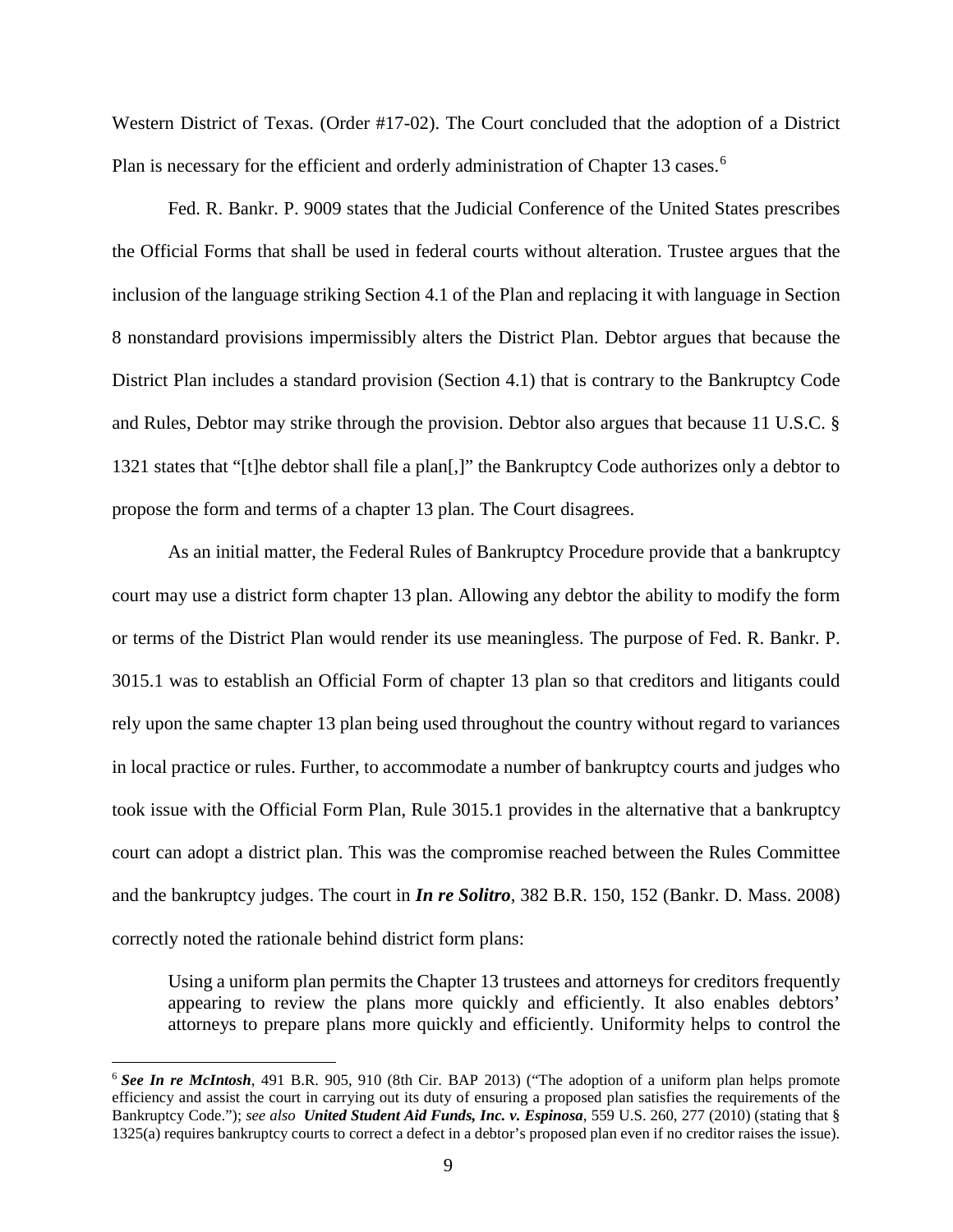costs of pursuing a chapter 13 case through confirmation and prevents chapter 13 plans from taking on the time and expense associated with chapter 11. Chapter 13 was intended as a special vehicle available to qualifying individuals to use so they would not have to bear the expense of chapter 11. Even if additional provisions do nothing more than restate parties rights under the law, including Bankruptcy Code and Rules, they thwart the goal of providing individuals with a streamlined method for reorganizing their debts.

Section 1321 states that "[t]he debtor shall file a plan." The Court recognizes that a chapter

13 debtor has the exclusive right to file a plan. *In re Euler*, 251 B.R. 740, 745 (Bankr. M.D. Fla. 2000)(citing H.R. Rep. No. 595, 95th Cong., 1st Sess. 143 (1977), U.S. Code Cong. & Admin. News 1977 p. 5963; S. Rep. No. 989, 95th Cong. 2d Sess. 141 (1978), U.S. Code Cong. & Admin. News 1977 p. 5787; *Collier on Bankruptcy* (15th ed. Rev.), ¶ 1321.01 at 1321-2)). The exclusive right to file a chapter 13 plan, however, does not mean that a chapter 13 debtor is the only party who can determine the form of a chapter 13 plan. The distinction between *filing* a chapter 13 plan and *determining the form* of a chapter 13 plan is captured in Rule 3015(b) (setting deadlines for a debtor to file a plan) and (c) (requiring debtor to use either an Official Form or Local Form for a plan). Moreover, as discussed herein, the Federal Rules of Bankruptcy Procedure provide that bankruptcy courts may impose both local rules and a form plan. Under Debtor's argument, any debtor could propose a chapter 13 plan in any form a debtor wanted, thereby creating an administrative nightmare for the court and the litigants in reviewing every provision of every plan filed, which increases the cost of chapter 13 and significantly reduces efficiency in the process.<sup>[7](#page-9-0)</sup> The Court finds Debtor's argument unavailing.

The crux of Debtor's argument relates to the tax refund language in Section 4.1 that allows a debtor, without any interference from the Court, Trustee, or creditors, the right to retain the first \$2,000.00 of a debtor's annual tax refund. The purpose of this provision was to give all chapter 13

<span id="page-9-0"></span> <sup>7</sup> *See In re Sperry*, <sup>562</sup> B.R. 1, <sup>5</sup> (Bankr. D. Mass. 2016) ("Form plans promote ease and efficiency for debtors' attorneys in preparing plans and for creditors and courts in reviewing them. Standardization helps reduce the costs of chapter 13 relief.") (citation omitted).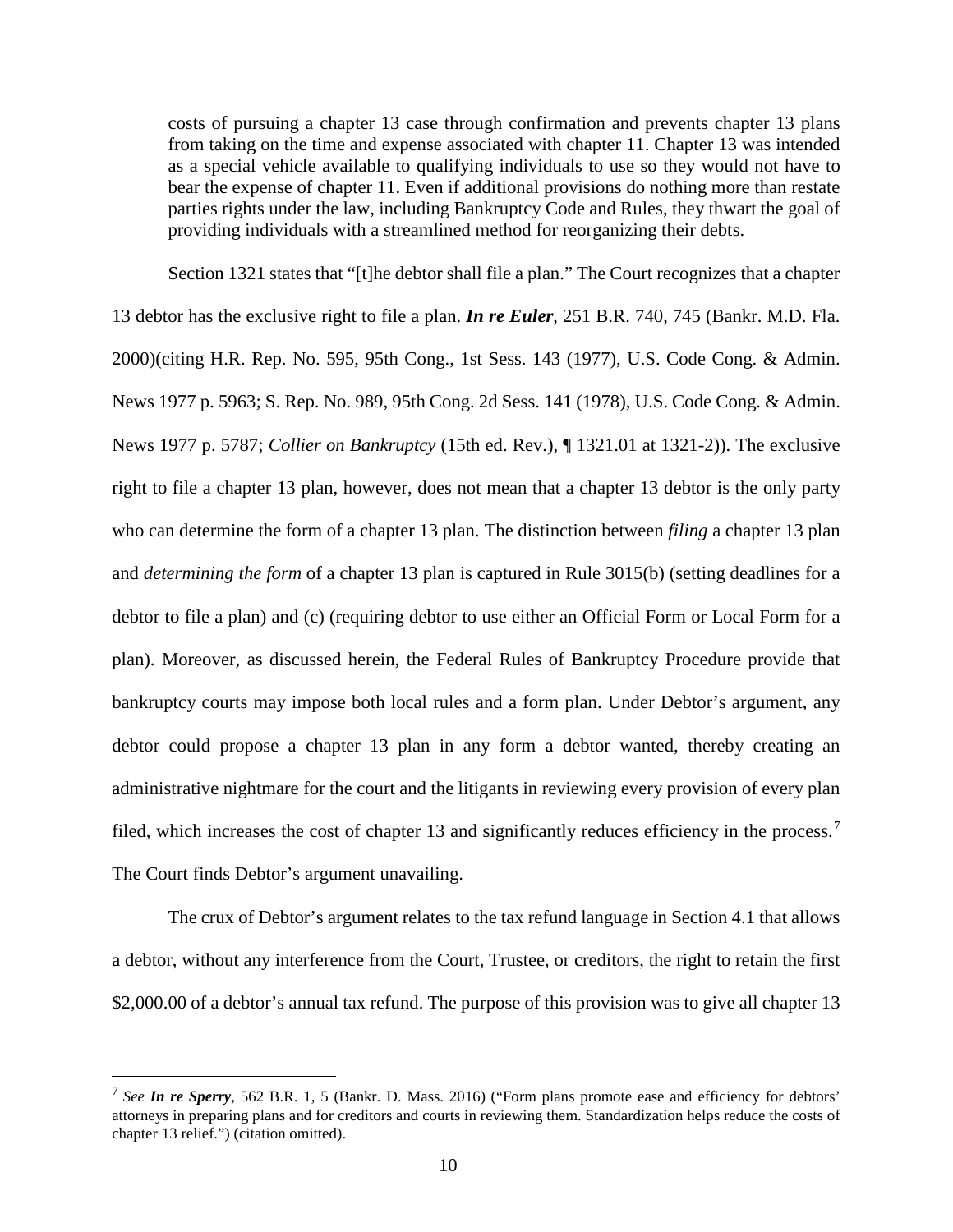debtors the unfettered right to retain up to \$2,000.00 of any annual tax refund a debtor (or debtors) receives to assist a debtor with paying for unexpected expenses that invariably occur in chapter 13 cases. In addition, the Court recognized that many chapter 13 budgets as proposed are tight in that a debtor has little room to pay an unanticipated expense without the availability of excess funds. As such, this Court determined that allowing a debtor to keep some of the debtor's tax refund enhances the prospect of a debtor completing a chapter 13 plan.

As Debtor notes, Section 4.1 provides how this Court treats tax refunds. Any tax refund in excess of \$2,000.00 in a case in which debtors have not proposed a 100% payment to nonpriority unsecured creditors must be provided to the chapter 13 trustee because this Court finds that tax refunds are disposable income. Debtor maintains that tax refunds are not disposable income under § 1325(b)(2).[8](#page-10-0) This Court has held otherwise. *See In re Pautin*, 521 B.R. 754, 763 n. 9 (Bankr. W.D. Tex. 2014) (noting that several courts in the Fifth Circuit have held that, in a chapter 13 case, tax refunds are property of the estate and the debtor must turn over tax refunds to the chapter 13

<span id="page-10-0"></span> <sup>8</sup> Section 1325(b)(2) defines disposable income:

<sup>[</sup>T]he term "disposable income" means current monthly income received by the debtor (other than child support payments, foster care payments, or disability payments for a dependent child made in accordance with applicable nonbankruptcy law to the extent reasonably necessary to be expended for such child) less amounts reasonably necessary to be expended—

<sup>(</sup>A) (i) for the maintenance or support of the debtor or a dependent of the debtor, or for a domestic support obligation, that first becomes payable after the date the petition is filed; and

<sup>(</sup>ii) for charitable contributions (that meet the definition of "charitable contribution" under section 548(d)(3)) to a qualified religious or charitable entity or organization (as defined in section 548(d)(4)) in an amount not to exceed 15 percent of gross income of the debtor for the year in which the contributions are made; and

<sup>(</sup>B) if the debtor is engaged in business, for the payment of expenditures necessary for the continuation, preservation, and operation of such business.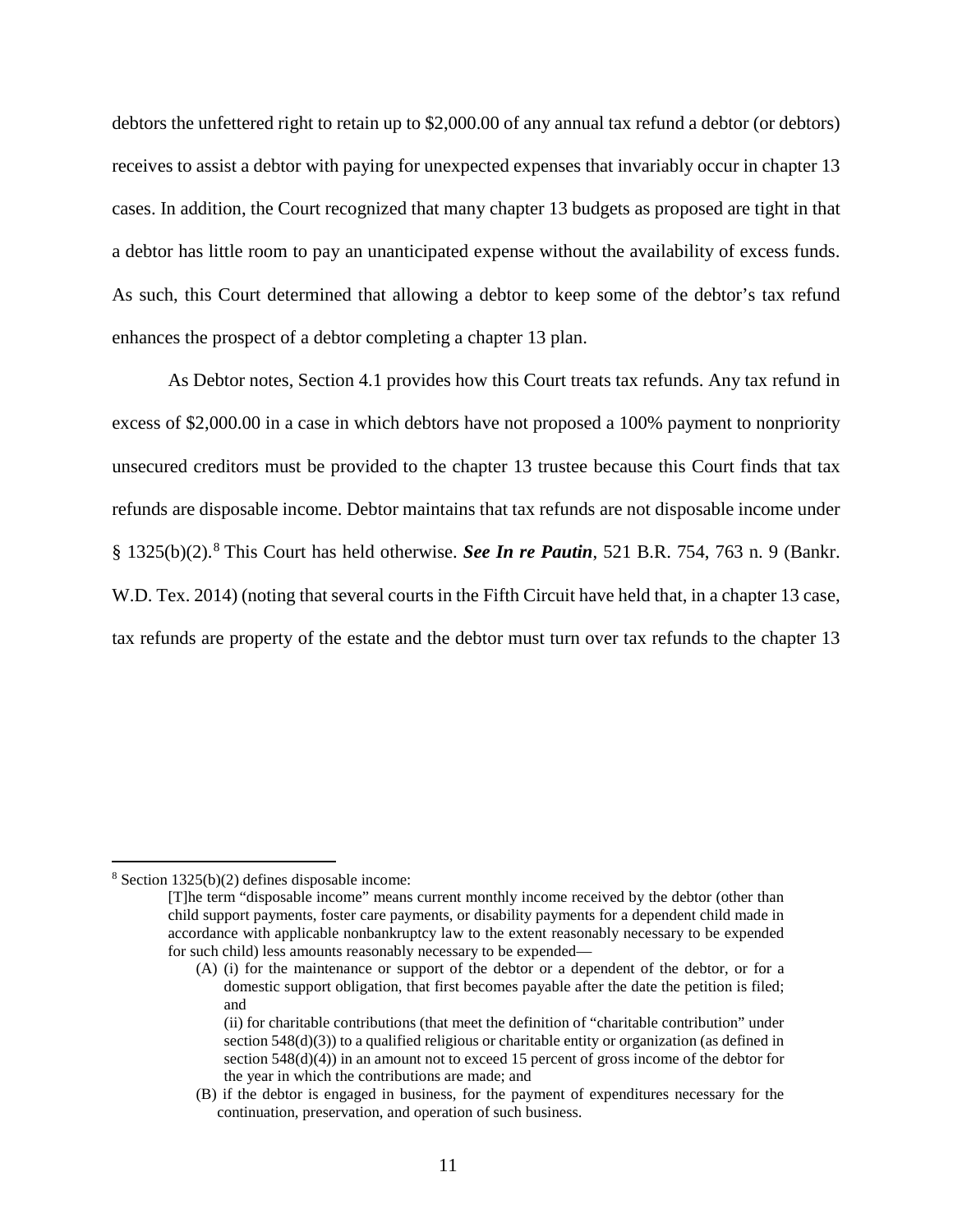trustee).[9](#page-11-0) Section 4.1 is consistent with this Court's view that tax refunds are disposable income under § 1325(b)(2) and must be turned over to the Trustee.<sup>[10](#page-11-1)</sup>

Debtor also argues that the instructions to Schedule I require Debtor to account for annual tax refunds as monthly income. The instructions for Official Form 106I, Part 2 (Schedule I) states:

In Part 2, give details about the monthly income you currently expect to receive. Show all totals as monthly payments, even if income is not received in monthly payments. One easy way to calculate how much income per month is to total the payments earned in a year, then divide by 12 to get a monthly figure. For example, if you are paid seasonally, you would simply divide the amount you expect to earn in a year by 12 to get the monthly amount.

Instructions: Bankruptcy Forms for Individuals, p. 26 (2017), http://www.uscourts.gov/sites/default/files/instructions individuals 0.pdf. The Court notes that despite the Schedule I instructions, the accompanying national Official Form 113 provides Debtor with the ability to determine how her income tax refunds will be treated under a plan, which could also conceivably contradict the instructions to Schedule I. *See* Chapter 13 Plan, p. 2, http://www.uscourts.gov/forms/individual-debtors/chapter-13-plan (allowing debtors to decide whether a debtor will  $(1)$  "retain any income tax refunds received during the plan term";  $(2)$ 

<span id="page-11-0"></span> <sup>9</sup> One court reasoned:

Regardless, post-petition, "projected," or "future" tax refunds have been held by courts in many Circuits to fall within the disposable income category. *In re [Michaud](https://1.next.westlaw.com/Link/Document/FullText?findType=Y&serNum=2017827451&pubNum=0000164&originatingDoc=I7a78de53cd7711e28501bda794601919&refType=RP&fi=co_pp_sp_164_371&originationContext=document&transitionType=DocumentItem&contextData=(sc.Search)#co_pp_sp_164_371),* 399 B.R. 365, 371 [\(Bankr.D.N.H.2008\);](https://1.next.westlaw.com/Link/Document/FullText?findType=Y&serNum=2017827451&pubNum=0000164&originatingDoc=I7a78de53cd7711e28501bda794601919&refType=RP&fi=co_pp_sp_164_371&originationContext=document&transitionType=DocumentItem&contextData=(sc.Search)#co_pp_sp_164_371) *In re Jones,* 301 B.R. 840 [\(Bankr.E.D.Mich.2003\);](https://1.next.westlaw.com/Link/Document/FullText?findType=Y&serNum=2003914022&pubNum=0000164&originatingDoc=I7a78de53cd7711e28501bda794601919&refType=RP&originationContext=document&transitionType=DocumentItem&contextData=(sc.Search)) *In re [Barbutes](https://1.next.westlaw.com/Link/Document/FullText?findType=Y&serNum=2022966037&pubNum=0000164&originatingDoc=I7a78de53cd7711e28501bda794601919&refType=RP&originationContext=document&transitionType=DocumentItem&contextData=(sc.Search)),* 436 B.R. 518 [\(Bankr.M.D.Tenn.2010\);](https://1.next.westlaw.com/Link/Document/FullText?findType=Y&serNum=2022966037&pubNum=0000164&originatingDoc=I7a78de53cd7711e28501bda794601919&refType=RP&originationContext=document&transitionType=DocumentItem&contextData=(sc.Search)) *In re Cleaver,* 426 B.R. 390 [\(Bankr.D.N.M.2010\);](https://1.next.westlaw.com/Link/Document/FullText?findType=Y&serNum=2021613895&pubNum=0000164&originatingDoc=I7a78de53cd7711e28501bda794601919&refType=RP&originationContext=document&transitionType=DocumentItem&contextData=(sc.Search)) *In re [Skougard](https://1.next.westlaw.com/Link/Document/FullText?findType=Y&serNum=2023607670&pubNum=0000164&originatingDoc=I7a78de53cd7711e28501bda794601919&refType=RP&originationContext=document&transitionType=DocumentItem&contextData=(sc.Search)),* 438 B.R. 738 [\(Bankr.D.Utah](https://1.next.westlaw.com/Link/Document/FullText?findType=Y&serNum=2023607670&pubNum=0000164&originatingDoc=I7a78de53cd7711e28501bda794601919&refType=RP&originationContext=document&transitionType=DocumentItem&contextData=(sc.Search)) 2010); *In re Abner,* 234 B.R. 825 [\(Bankr.M.D.Ala.1999\);](https://1.next.westlaw.com/Link/Document/FullText?findType=Y&serNum=1999143321&pubNum=0000164&originatingDoc=I7a78de53cd7711e28501bda794601919&refType=RP&originationContext=document&transitionType=DocumentItem&contextData=(sc.Search)) *In re [Kruse](https://1.next.westlaw.com/Link/Document/FullText?findType=Y&serNum=2019117652&pubNum=0000164&originatingDoc=I7a78de53cd7711e28501bda794601919&refType=RP&originationContext=document&transitionType=DocumentItem&contextData=(sc.Search)),* 406 B.R. 833 [\(Bankr.N.D.Iowa](https://1.next.westlaw.com/Link/Document/FullText?findType=Y&serNum=2019117652&pubNum=0000164&originatingDoc=I7a78de53cd7711e28501bda794601919&refType=RP&originationContext=document&transitionType=DocumentItem&contextData=(sc.Search)) 2009); *In re Mullen,* 369 B.R. 25 [\(Bankr.D.Or.2007\);](https://1.next.westlaw.com/Link/Document/FullText?findType=Y&serNum=2012282463&pubNum=0000164&originatingDoc=I7a78de53cd7711e28501bda794601919&refType=RP&originationContext=document&transitionType=DocumentItem&contextData=(sc.Search)) *[In](https://1.next.westlaw.com/Link/Document/FullText?findType=Y&serNum=2011431581&pubNum=0000164&originatingDoc=I7a78de53cd7711e28501bda794601919&refType=RP&originationContext=document&transitionType=DocumentItem&contextData=(sc.Search)) re LaPlana,* 363 B.R. 259 [\(Bankr.M.D.Fla.2007\);](https://1.next.westlaw.com/Link/Document/FullText?findType=Y&serNum=2011431581&pubNum=0000164&originatingDoc=I7a78de53cd7711e28501bda794601919&refType=RP&originationContext=document&transitionType=DocumentItem&contextData=(sc.Search)) *In re Harchar,* 694 F.3d 639 (6th [Cir.2012\);](https://1.next.westlaw.com/Link/Document/FullText?findType=Y&serNum=2028594933&pubNum=0000506&originatingDoc=I7a78de53cd7711e28501bda794601919&refType=RP&originationContext=document&transitionType=DocumentItem&contextData=(sc.Search)) *[In](https://1.next.westlaw.com/Link/Document/FullText?findType=Y&serNum=2028230975&pubNum=0000164&originatingDoc=I7a78de53cd7711e28501bda794601919&refType=RP&originationContext=document&transitionType=DocumentItem&contextData=(sc.Search)) re Murchek,* 479 B.R. 521 [\(Bankr.N.D.Iowa](https://1.next.westlaw.com/Link/Document/FullText?findType=Y&serNum=2028230975&pubNum=0000164&originatingDoc=I7a78de53cd7711e28501bda794601919&refType=RP&originationContext=document&transitionType=DocumentItem&contextData=(sc.Search)) 2012). The logic follows that since most wage-earning chapter 13 debtors anticipate annual tax refunds, a promise to pay tax refunds received during projected years of the plan to the trustee is necessary for confirmation of a chapter 13 plan. [11](https://1.next.westlaw.com/Link/Document/FullText?findType=L&pubNum=1000546&cite=11USCAS1325&originatingDoc=I7a78de53cd7711e28501bda794601919&refType=RB&originationContext=document&transitionType=DocumentItem&contextData=(sc.Search)#co_pp_2a4b0000e5562) U.S.C.A. § [1325\(b\)\(1\)\(B\);](https://1.next.westlaw.com/Link/Document/FullText?findType=L&pubNum=1000546&cite=11USCAS1325&originatingDoc=I7a78de53cd7711e28501bda794601919&refType=RB&originationContext=document&transitionType=DocumentItem&contextData=(sc.Search)#co_pp_2a4b0000e5562) *In re McElroy,* 410 B.R. 845 [\(Bankr.N.D.Iowa](https://1.next.westlaw.com/Link/Document/FullText?findType=Y&serNum=2017595982&pubNum=0000164&originatingDoc=I7a78de53cd7711e28501bda794601919&refType=RP&originationContext=document&transitionType=DocumentItem&contextData=(sc.Search)) 2008). The policy for including tax refunds associated with debtors' post-petition income in the chapter 13 plan is to deter debtors from overstating their tax withholding and thus to prevent destabilization of the pillars of the bankruptcy code. *In re Diaz,* 459 B.R. 86 [\(Bankr.C.D.Cal.2011\).](https://1.next.westlaw.com/Link/Document/FullText?findType=Y&serNum=2026294454&pubNum=0000164&originatingDoc=I7a78de53cd7711e28501bda794601919&refType=RP&originationContext=document&transitionType=DocumentItem&contextData=(sc.Search))

*In re Ramos*, 494 B.R. 181, 186 (Bankr. D. Puerto Rico 2013).

<span id="page-11-1"></span> $10$  Debtor maintains that the District Plan's requirement that Debtor turn over to the Trustee tax refunds in excess of \$2,000.00 (unless the plan proposes to pay all creditors) violates the Bankruptcy Code is incorrect because the tax refunds are disposable income that must be provided to the Trustee. *See* 11 U.S.C.A § 1325(b)(1)(B).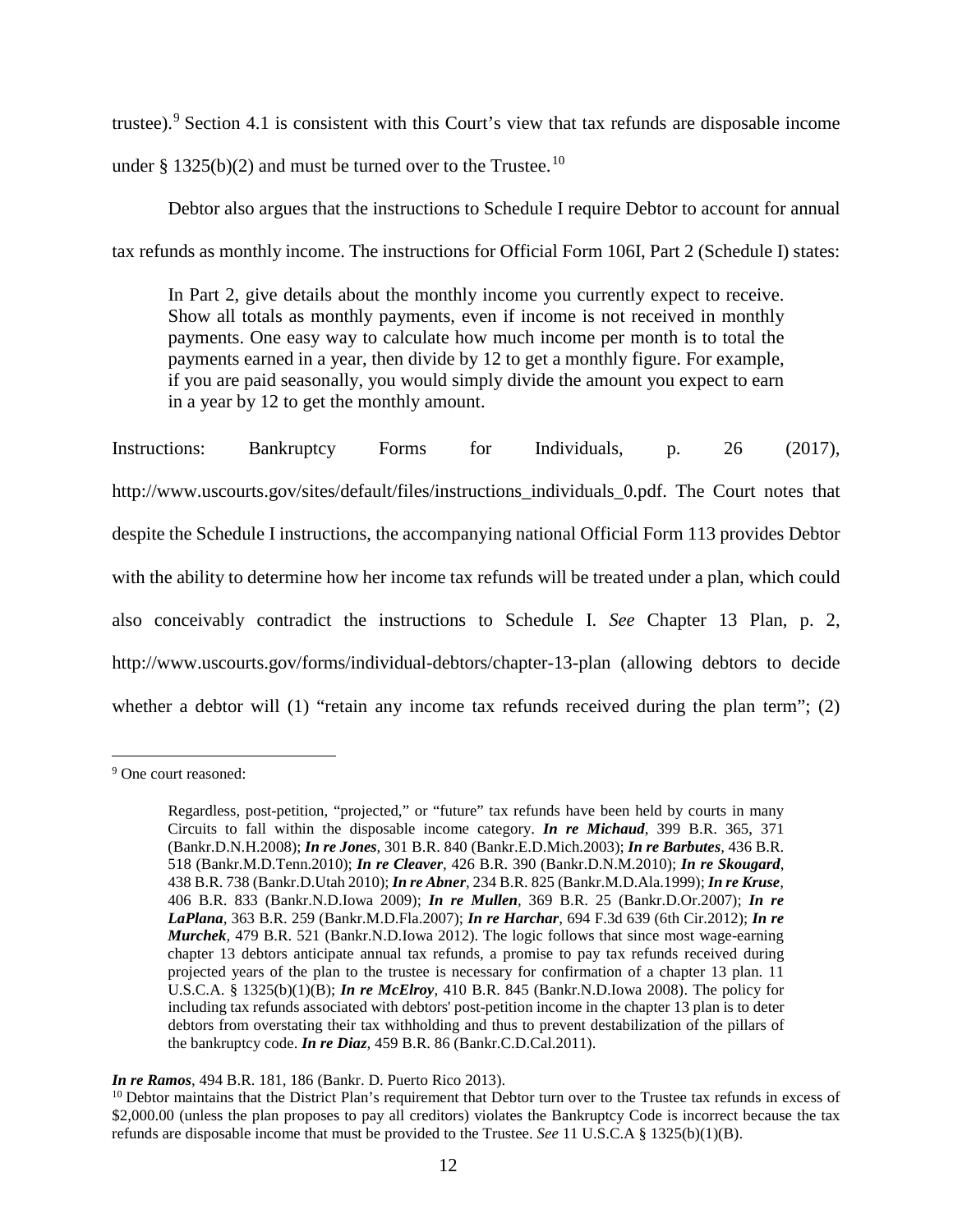"supply the trustee with a copy of each income tax return filed during the plan term within 14 days of filing the return and will turn over to the trustee all income tax refunds received during the term plan"; or (3) propose a different treatment of income tax refunds). Accordingly, the Court is not persuaded by Debtor's argument.

Debtor notes that at least two courts have similarly found that a chapter 13 trustee cannot require a debtor to turn over a tax refund to a trustee where the debtor has amortized a tax refund on a monthly basis in Schedule I. These courts have both held that a debtor must, according to the Bankruptcy Code and instructions to the Official Forms, account for tax refunds as income on Schedule I. *See In re Blake*, 565 B.R. 871, 876 (Bankr. N.D. Ill. 2017) (noting the difference between a debtor retaining a tax refund for over withholding taxes as opposed to a debtor receiving a tax refund based on tax credits), *aff'd*, *Marshall v. Blake*, 885 F.3d 1065 (7th Cir. 2018); *In re Morales*, 563 B.R. 867, 872 (Bankr. N.D. Ill. 2017) ("If debtors account for their expected income and tax expense correctly at the time of confirmation, tax refunds need not be paid as additional plan payments."). *Morales* and *Blake* do state that a debtor must account for a tax refund derived from tax credits as income on Schedule I. *Morales*, 563 B.R. at 867; *Blake*, 565 B.R. at 877.

These cases have limited application to the case at hand. As Trustee correctly notes in her reply brief to the Court, the *Blake* and *Morales* decisions were issued prior to the bankruptcy court in that district adopting a national form or district chapter 13 plan. (ECF No. 27, p. 1). The governing plan when the *Blake* and *Morales* decisions were issued did not have a provision regarding the allocation of tax refunds. (*Id***.** at 2; Exhibit "C"). As such, the bankruptcy court in those cases was free to determine how tax refunds would be treated. Further, after the *Blake* and *Morales* decisions, the Bankruptcy Court for the Northern District of Illinois did adopt the Official Form Plan. (*Id***.**; Exhibits "A" (Northern District of Illinois Chapter 13 Plan) and "B" (Official Form 113)). As previously noted, Section 2.3 of the Official Form 113 requires a debtor to identify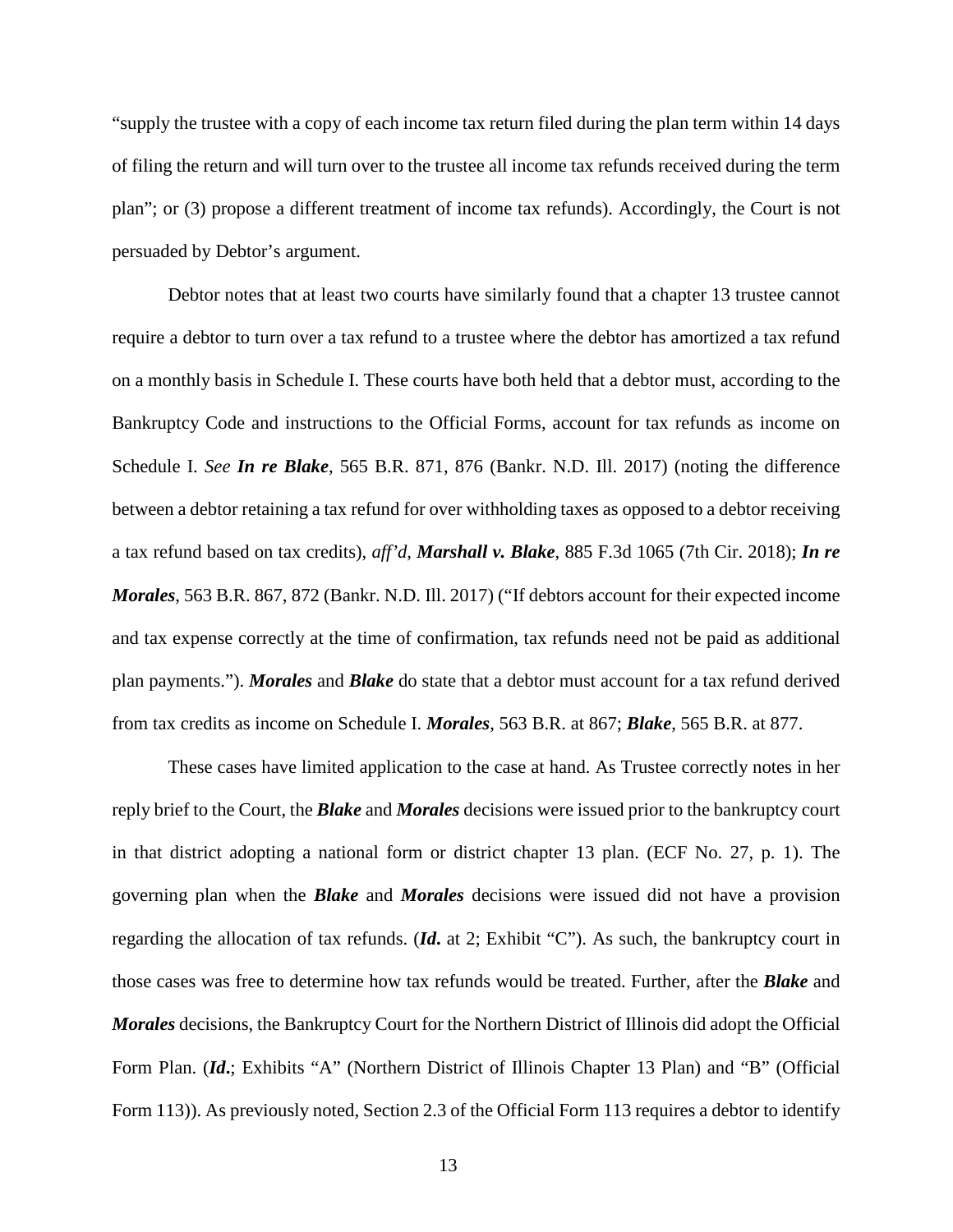how tax refunds will be treated. The Court recognizes that the Seventh Circuit did affirm *Blake*, noting that the pro-rating of a tax refund on a monthly basis is permissible under the Bankruptcy Code. **Blake**, 885 F.3d at 1076–83.<sup>[11](#page-13-0)</sup> The Seventh Circuit's decision, however, is based on a practice that predated the *Morales* and *Blake* court's adoption of Official Form 113. Moreover, the *Blake* bankruptcy court decision recognizes that a bankruptcy court may allow a debtor to keep a portion of a tax refund. 565 B.R. at 877 (finding that there is nothing improper about allowing a debtor to retain part of a tax refund and that is a standard practice in many jurisdictions) (citations omitted).

Debtor also argued that certain payments received for dependent adult children are excludable from a debtor's disposable income. *See, e.g.*, *In re Adinolf*, 543 B.R. 612 (9th BAP 2016); *In re Hite*, 576 B.R. 451 (Bankr. W.D. Va. 2016) (finding that subsistence payments for dependent adult children are not included as income under 11 U.S.C. § 101(10A)). Debtor does not have any dependent children. As such, the issue of dependent adult income is not implicated or applicable to Section 4.1.

The Court notes the prior practice in this Court did allow debtors to account for their tax refunds as monthly income wherein the annual tax refund was listed as 1/12 of monthly income on Schedule I. That practice ceased when the Court adopted a District Plan. In doing so, the Court is not implementing anything contrary to law.

Finally, based on the testimony of Debtor, and the admitted tax returns, the record show that Debtor has annual tax refunds of less than \$2,000.00. As such, Debtor is not required to account for Debtor's refunds as income on Schedule I and may keep the entire refund to use as Debtor deems appropriate.

<span id="page-13-0"></span> <sup>11</sup> The Seventh Circuit noted that the debtor in *Blake* lives in subsidized housing and receives earned income tax credits. *Id*. at 1069. Debtor in this case received tax refunds because of over withholding Debtor's taxes.